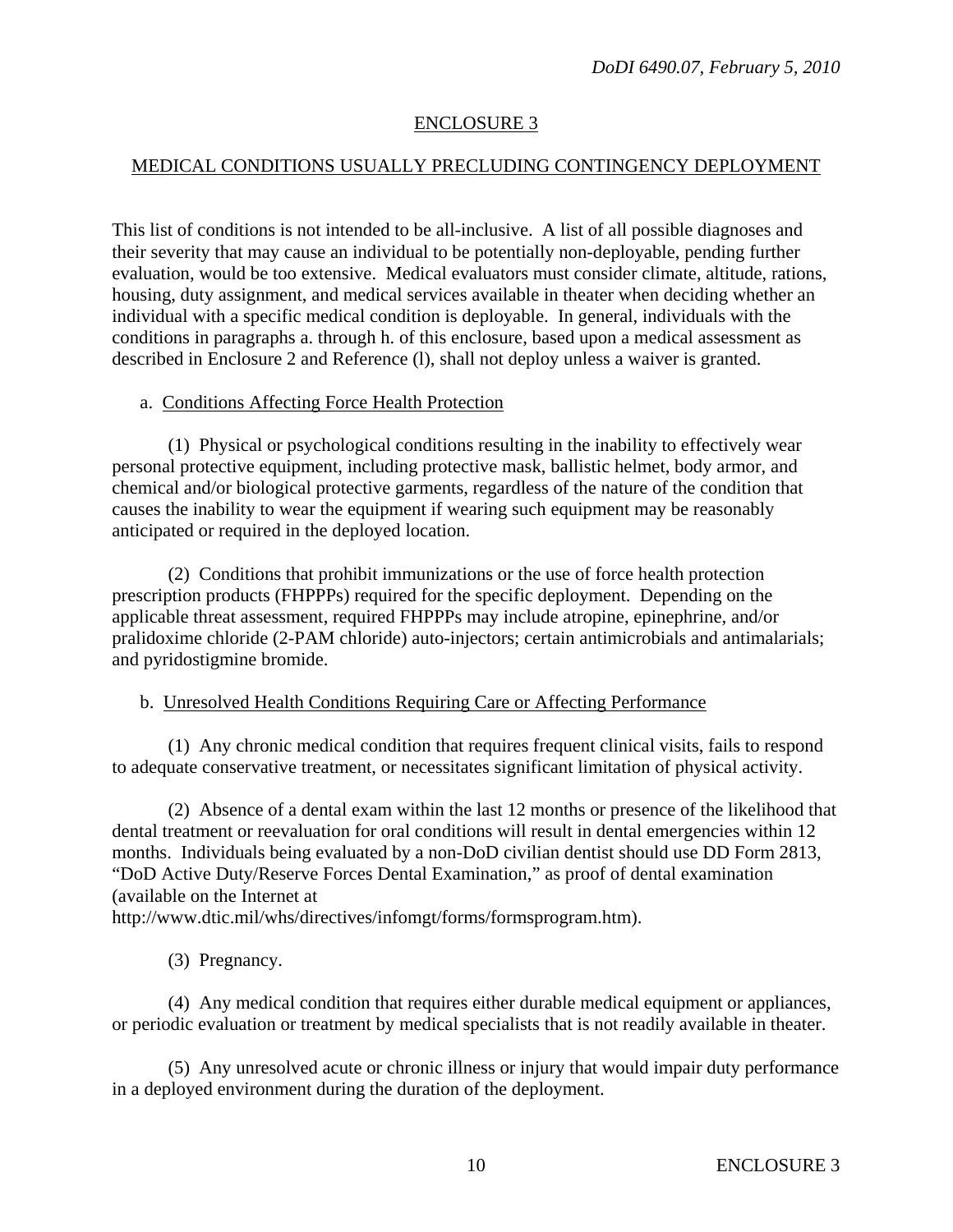(6) Cancer that requires continuing treatment or specialty medical evaluations during the anticipated duration of the deployment.

 (7) Precancerous lesions that have not been treated and/or evaluated and that require treatment and/or evaluation during the anticipated duration of the deployment.

 (8) Any medical condition that requires surgery or for which surgery has been performed that requires rehabilitation or additional surgery to remove devices.

 (9) Any musculoskeletal condition that significantly impairs performance of duties in a deployed environment.

 (10) An acute exacerbation of a physical or mental health condition that could significantly affect duty performance.

c. Conditions That Could Cause Sudden Incapacitation

(1) Recurrent loss of consciousness for any reason.

 (2) Any medical condition that could result in sudden incapacitation including a history of stroke within the last 24 months, seizure disorders, and diabetes mellitus type I or II treated with insulin or oral hypoglycemic agents.

 d. Pulmonary Disorders. Asthma that has a forced expiratory volume-1 (FEV-1) of less than or equal to 60 percent of predicted FEV-1 despite appropriate therapy and that has required hospitalization at least 2 times in the last 12 months, or that requires daily systemic (not inhalational) steroids.

#### e. Infectious Disease

 (1) Active tuberculosis or known blood-borne diseases that may be transmitted to others in a deployed environment.

 (2) A diagnosis of human immunodeficiency (HIV) antibody positive with the presence of progressive clinical illness or immunological deficiency. The cognizant Combatant Command surgeon shall be consulted in all instances of HIV seropositivity before medical clearance for deployment.

#### f. Sensory Disorders

 (1) Hearing Loss. The requirement for use of a hearing aid does not necessarily preclude deployment. However, the individual must have sufficient unaided hearing to perform duties safely.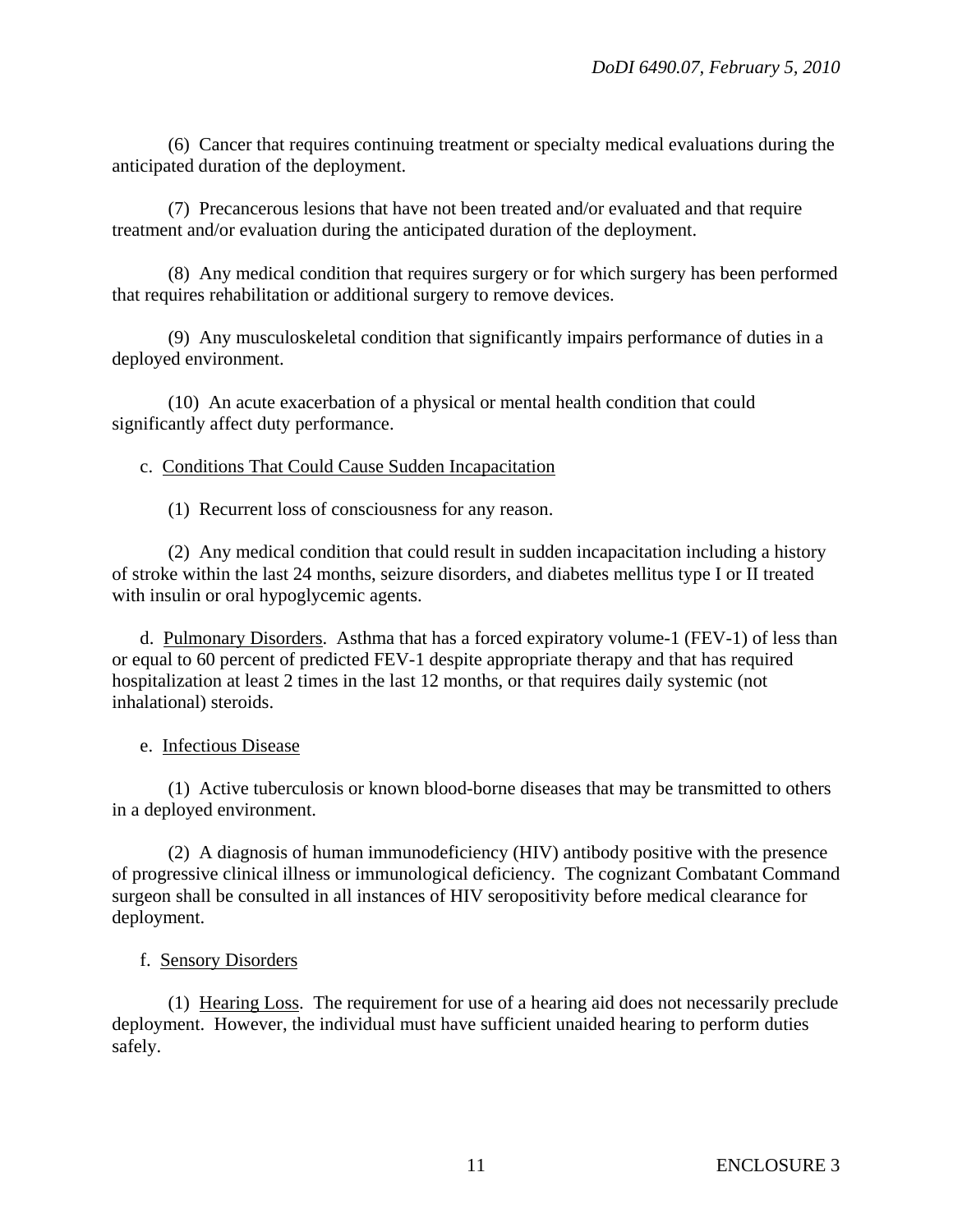(2) Vision Loss. Best corrected visual acuity must meet job requirements to perform duties safely.

## g. Cardiac and Vascular Disorders

(1) Hypertension not controlled with medication or that requires frequent monitoring.

(2) Symptomatic coronary artery disease.

(3) History of myocardial infarction within 1 year of deployment.

 (4) History of coronary artery bypass graft, coronary artery angioplasty, carotid endarterectomy, other arterial stenting, or aneurysm repair within 1 year of deployment.

 (5) Cardiac dysrhythmias or arrhythmias, either symptomatic or requiring medical or electrophysiologic control (presence of an implanted defibrillator and/or pacemaker).

(6) Heart failure.

# h. Mental Health Disorders

 (1) Psychotic and/or bipolar disorders. (See Reference (i) for detailed guidance on deployment-limiting psychiatric conditions or psychotropic medications.)

 (2) Psychiatric disorders under treatment with fewer than 3 months of demonstrated stability.

(3) Clinical psychiatric disorders with residual symptoms that impair duty performance.

 (4) Mental health conditions that pose a substantial risk for deterioration and/or recurrence of impairing symptoms in the deployed environment.

 (5) Chronic medical conditions that require ongoing treatment with antipsychotics, lithium, or anticonvulsants.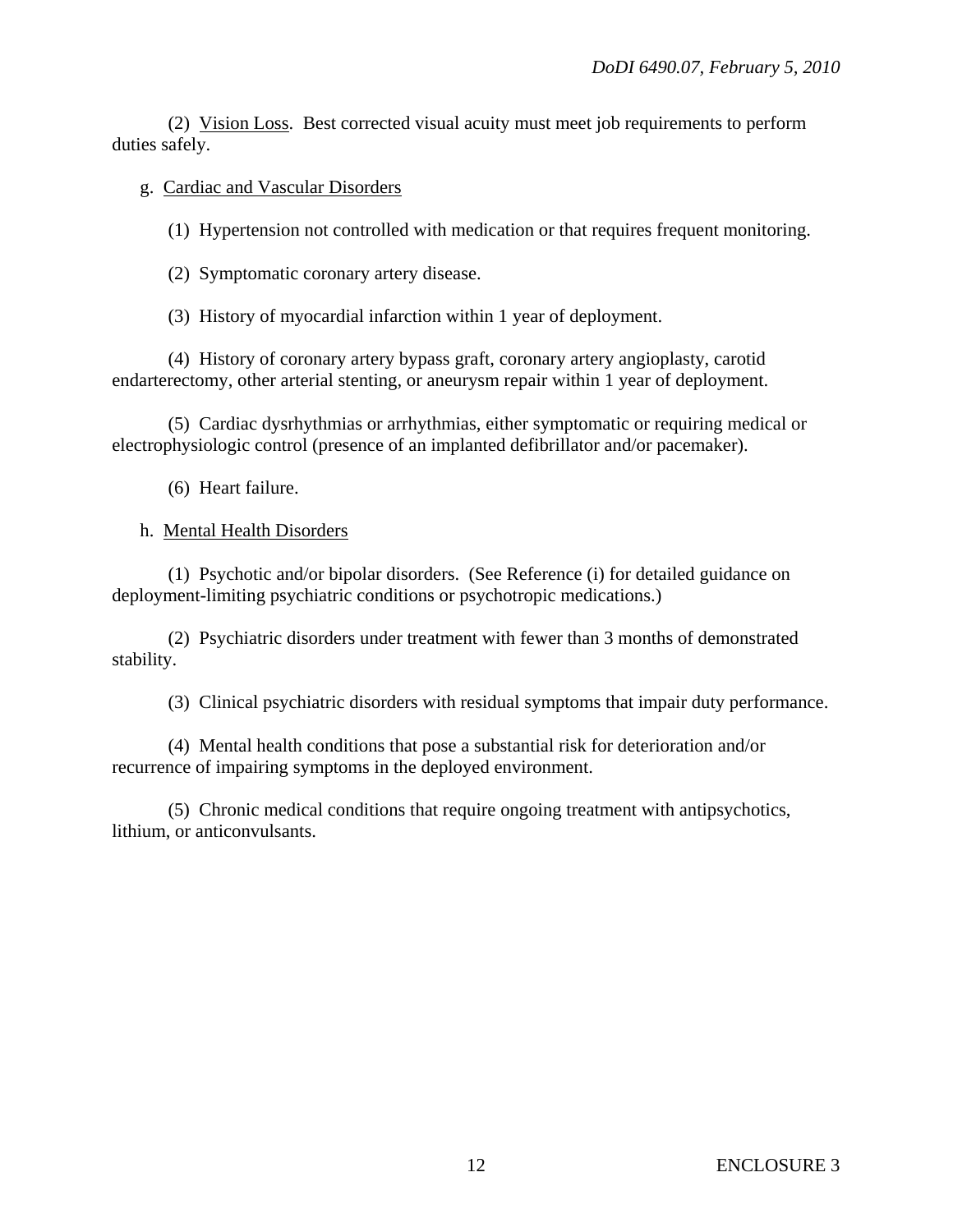## ENCLOSURE 4

# RESPONSIBILITIES

1. ASD(HA). The ASD(HA), under the authority, direction, and control of the USD(P&R), shall review and issue to the Secretaries of the Military Departments and the Directors of the Defense Agencies and the DoD Field Activities technical adjustments to the deployment standards in Enclosure 3 as needed, based on changing conditions or additional unanticipated difficulties encountered in the in-theater management of medical conditions.

### 2. SECRETARIES OF THE MILITARY DEPARTMENTS, COMMANDANT OF THE COAST GUARD, AND DIRECTORS OF THE DEFENSE AGENCIES AND THE DoD FIELD ACTIVITIES. The Secretaries of the Military Departments, the Commandant of the Coast Guard, and the Directors of the Defense Agencies and the DoD Field Activities shall:

 a. Direct their respective Components to apply and uniformly implement the standards in this Instruction.

b. Ensure that:

 (1) All deploying DoD personnel assigned to their respective Service, Defense Agency, or DoD Field Activity have a medical assessment in accordance with Reference (l), including a medical record review, to evaluate their medical status before contingency deployments and other deployments pursuant to paragraph 4.a. of the front matter of this Instruction.

 (2) Pre-deployment processes are in place to identify individuals with deploymentlimiting medical conditions.

 (3) DoD personnel who occupy deployable positions maintain a high state of predeployment health and medical readiness.

3. CHAIRMAN OF THE JOINT CHIEFS OF STAFF. The Chairman of the Joint Chiefs of Staff shall ensure that the Combatant Commanders:

 a. Establish a minimum standard when developing medical requirements for entering the theater of operations that factors in the medical conditions described in Enclosure 3 of this Instruction.

 b. Implement a medical requirements waiver process that includes waiver computerization and archival storage.